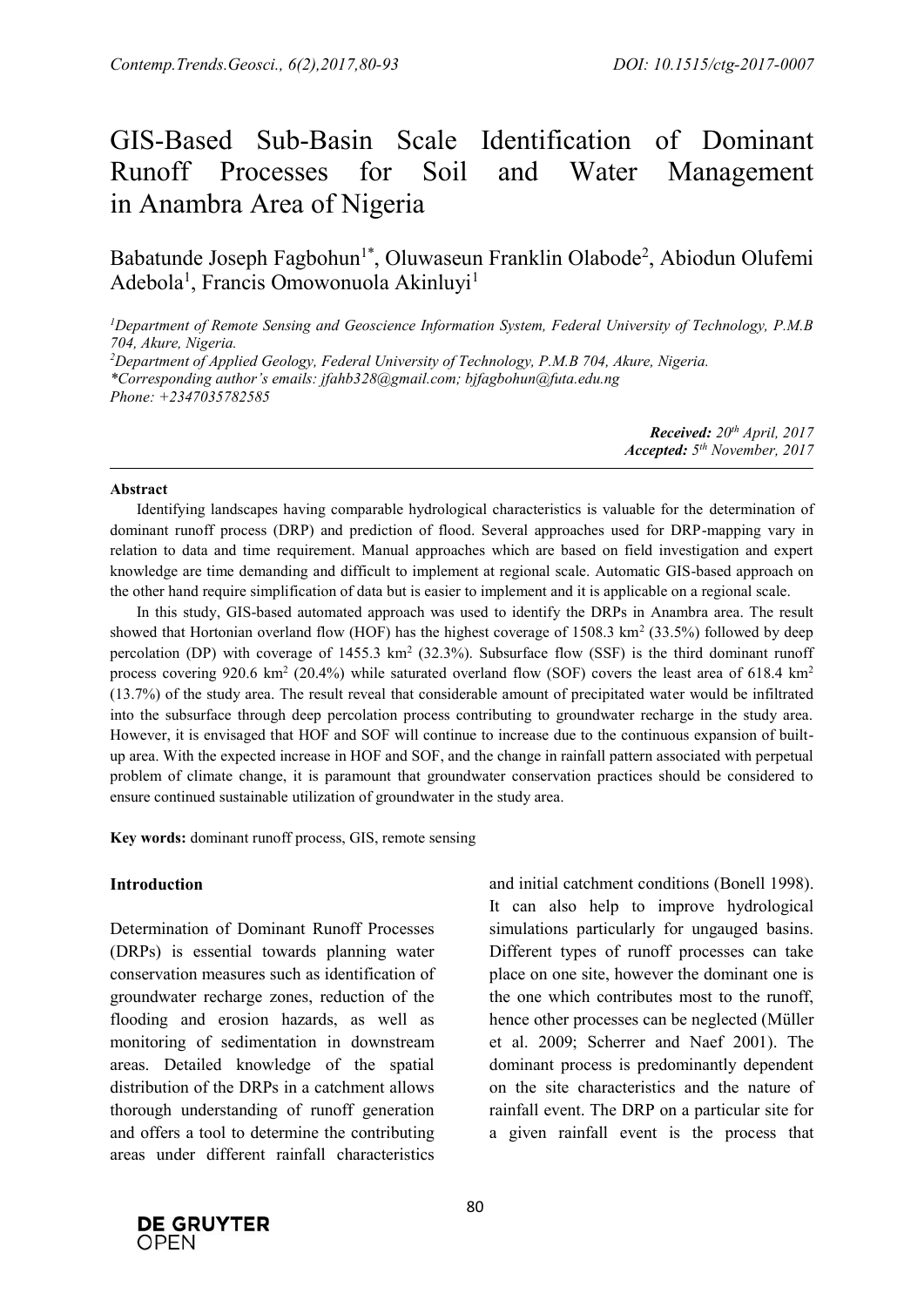contributes the most to runoff (Naef et al. 2002).

DRP can be classified as Hortonian overland flow (HOF), saturated overland flow (SOF), subsurface flow (SSF) and deep percolation (DP) (Scherrer and Naef 2003). Runoff or overland flow is the net liquid water which flows over natural ground surface after interception, surface retention, evaporation, infiltration and percolation to underlying aquifers (Aladejana et al. 2016; Sharma et al. 2001). Overland flow involves the movement of water over the land, downslope toward a surface water body. Runoff is the major cause of flash floods and it is also the main force behind sheet erosion (Fagbohun et al. 2016). The HOF occur when rainfall intensity exceeds the rate of infiltration into the ground and all surface storage has been filled. Water accumulates on the soil and starts moving downslope, due to gravity, towards the hydrographic network. It commonly occur in arid and semi-arid regions where rainfall intensities are high and soil infiltration has been reduced. It is also the dominant process in built-up areas where the ground is paved or soils have become compacted. SOF on the other hand occur when soil is saturated and depression storage are filled due to groundwater uplifting, baseflow, and lateral subsurface water discharges, the continued downpour of rain result in SOF. The antecedent moisture content of soil is a major factor that influences the time it takes soil to become saturated (Gliński et al. 2001). SSF generally results if an impermeable horizon or impermeable substratum occurs on a steep slope having less shallow or very shallow soil with efficient system of lateral flow paths. However DP is expected to dominate where thick permeable soils or shallow permeable soils overlie very permeable subsoil and substratum (Scherrer and Naef 2003).

Many approaches exist for determining the DRP of an area. Nevertheless the approach developed by Scherrer and Naef (2003) which

is derived from large number of field- and sprinkling experiments is the foundation for developing process decision schemes to determine DRPs which occur on a soil profile after prolonged rainfall events. The data required for the method comprise of sixteen (16) datasets: topographical maps; soil profiles; soil maps; vegetation maps; geomorphological maps; geological maps; geotechnical maps; hydrological maps; geoecological maps; infiltration tests; drilling points with soil description; digital maps (ATKIS); agricultural land evaluation; forestry maps; remotely sensed data and drainage plans (Müller et al. 2009). Scherrer and Naef (2003) pointed out that the drawbacks of this approach is that infiltration of rains with low intensity into the soil occur predominantly by matrix flow and their method does not account for such conditions.

Several techniques have been proposed to identify and delineate the area extent of regions where a particular runoff process can take place particularly in micro-scale basin (e.g Faeh 1997; Scherrer and Naef 2001) which are suitable for regionalization purposes. Classifications of DRP can be achieved through manual or automatic approach. While manual approaches require extensive field investigations, interpretation and upscaling of the results based on expert knowledge, the automatic methods on the other hand greatly depend on algorithms and GIS-based simplifications by expert (Antonetti et al. 2016). Automatic approaches differ in the type of data requirement. Some rely solely on topographic information (Gharari et al. 2011) while others employ all available information (Schmocker-Fackel et al. 2007). The result of both manual and automated approaches is a DRP-map which represent the spatial distribution of the hydrological behaviour of the soils under prolonged rainfall events (Müller et al., 2009), however the resulting DRP classes vary on the methods. While all methods differentiate between SSF and DP,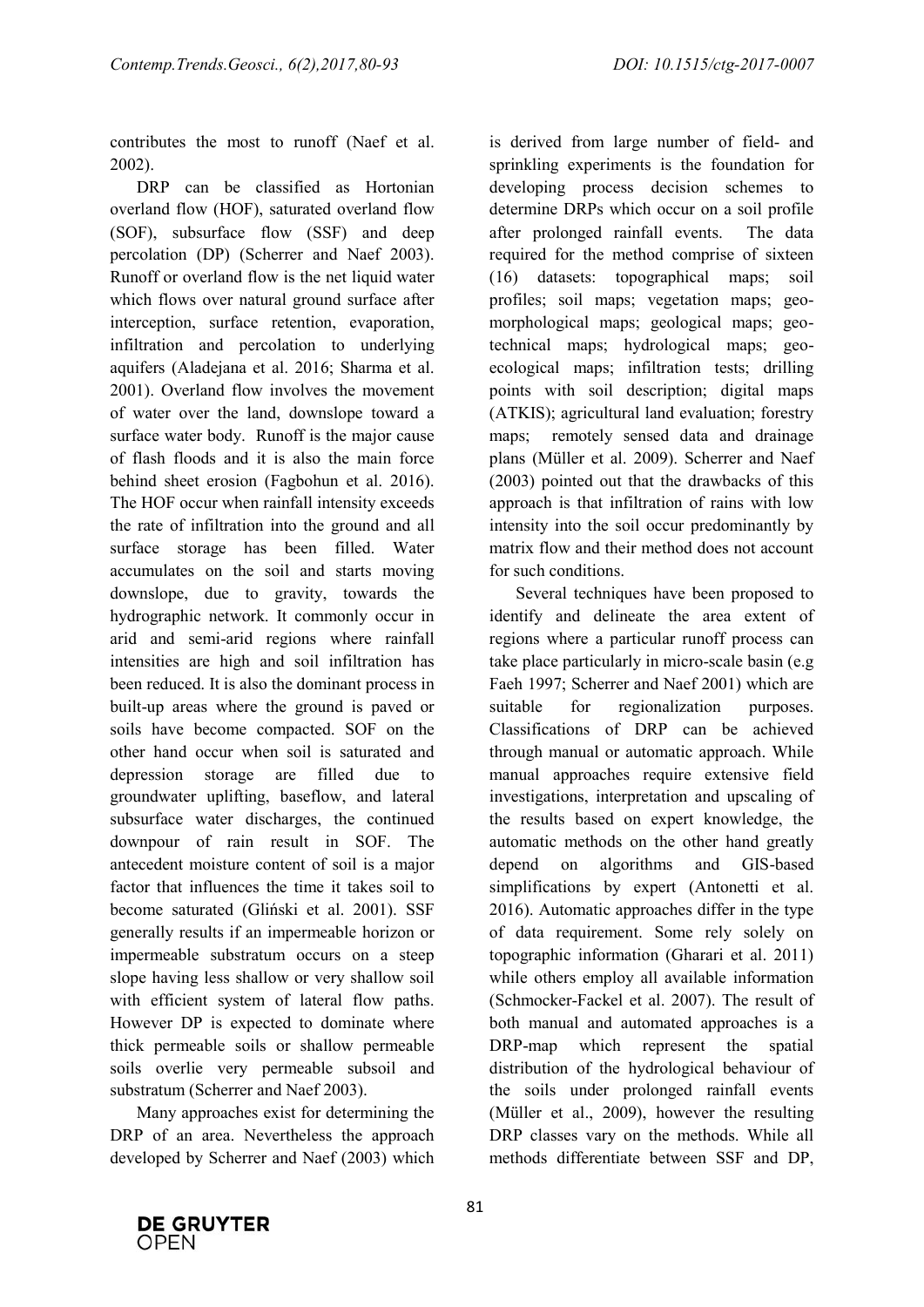and between HOF and SOF, several approaches further subdivide SOF process as DSOF1, DSOF2 and DSOF3 and SSF process as DSSF1, DSSF2 and DSSF3 based intensity (Antonetti et al. 2016), where numbers 1 to 3 represent the lag time in the reaction to rainfall. Thus, 1 represents nearly instantaneous reaction, and 2 represents somewhat delayed reaction, while 3 represents a prolonged delay (Müller et al. 2009; Scherrer and Naef 2003; Schmocker-Fackel et al. 2007).

Field experiments emphasized the significant role of the nature of infiltration at surface topsoil interface on runoff development. Due to the complexity associated with this interface in forests and on arable land as compared to grassland, special decision schemes is required for these land use/cover types. A statistical or geo-statistical analysis of DRP which does not include the use of detailed soil maps may well offer an insight into their regionalization potential (Müller et al. 2009). Subsequently, a GIS-based simplification of Schmocker-Fackel et al. (2007) approach was proposed by Müller et al. (2009) which is applicable for extended rainfall events. The method which involves combination of information on the permeability of the underlying lithology, slope and land use, but excludes information about soil gives the same number of DRP classes as those proposed by Scherrer and Naef (2003). Application of Geostatistical analysis (GIS-DRP) in delineating of DRPs at a regional scale require three basic datasets in terms of permeability: simplified geological map, digital elevation model and land use/cover map. The method involves using a digital terrain analysis to delineate slopes into classes, followed by classification of the underlying geological substrata as either impermeable or permeable and then classification of land use. The three factors are subsequently combined to derive the prevailing DRPs.

In this study, DRP was evaluated using GIS-based automatic geo-statistical (GIS-

DRP) approach developed by Müller et al (2009). This approach was preferred because it requires less input data as well as shorter computation time with higher accuracy when compared to other GIS based approaches (Müller et al. 2009). The approach offers a method to delineate DRPs where necessary information such as soil maps and soil profiles are lacking.

# **Study area**

The study area is Anambra state which lies between latitudes 5º 40' N and 6º 35' N and longitude 7º 10' E and 7º 20'E. It is characterized by tropical climate with rainy season between the March and October and dry season between November and February. The dry season is accompanied by cold dry Harmattan north-easterly trade wind from the Sahara desert. The rainy season is characterized by heavy and abundant rainfall with annual rainfall between 1400 mm in the northern region to about 2500 mm in the southern region. The average annual temperature is about 33ºC (Onwuka et al. 2012). The vegetation is tropical rain forest intermingled by large overgrowth of shrubs, stunted trees and tall elephant grasses (Offodile 2014).

The study area show varying terrain. Three topographic relief units exist in the study area (Ofomata 1975). These are: the lowlands and plain together with river valleys; the cuestas; and the highlands. Elevation ranges from  $5 -$ 388 m above sea level. Moderately elevated highland occur in the south while lowland plains lie to the west, east, and north. These plains are nearly flat, however there are random extensive undulations which protrude above the flood plains. In regards to geomorphology, the area can be considered to be in matured geomorphic stage. This is evident by presence flood plains, hillslopes and valley sides on the landscape and a great disparity between the highest and the lowest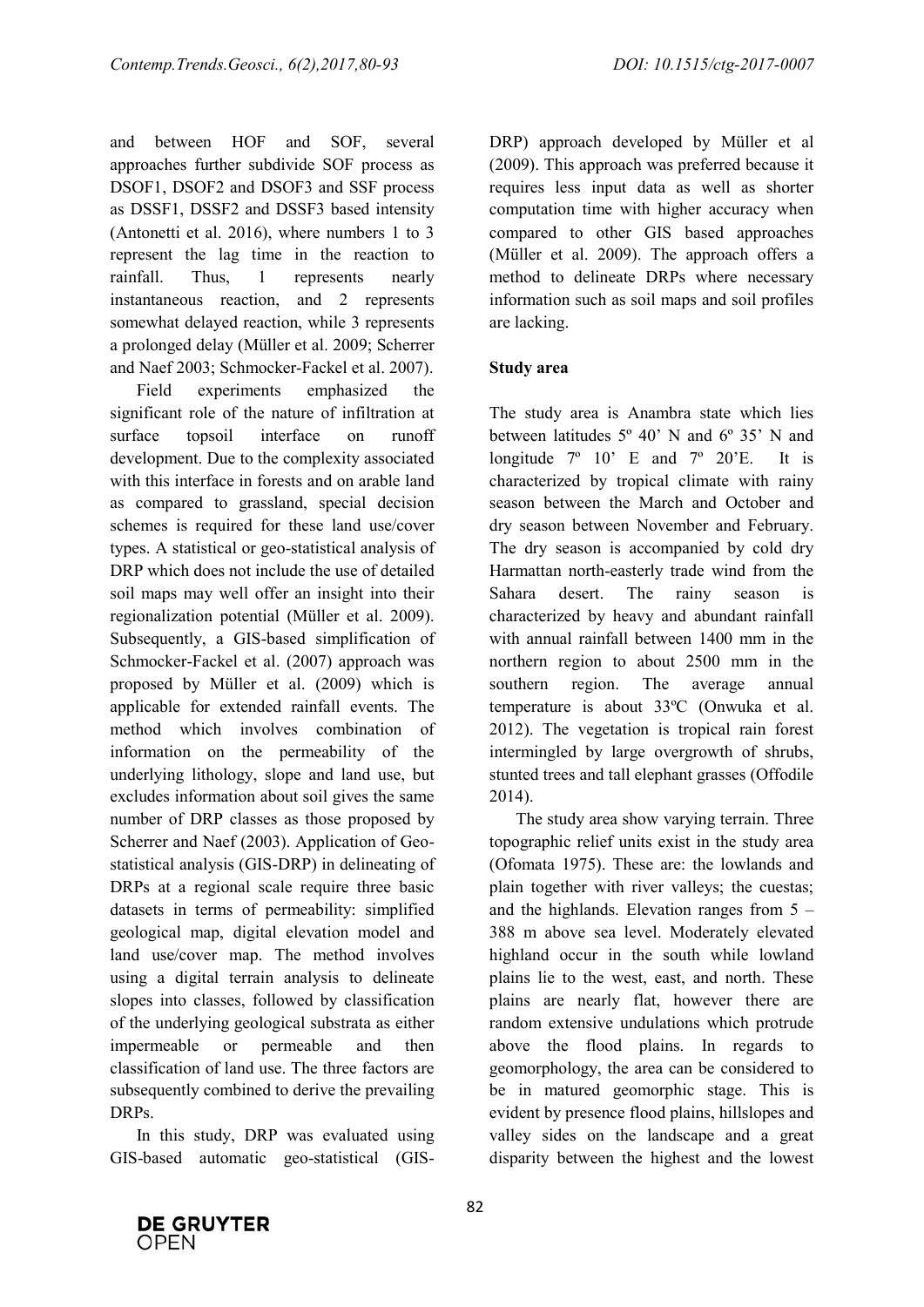points. The geology of the area has significant influence on topography and development of runoff and erosion. Highlands underlain by considerably stable lithology which resist development of gullies support the development of powerful runoff which rapidly moves downward to destroy low-lying areas (Ofomata 1981; Igwe 2012).

# *Geology and hydrogeology of the study area*

The study area which is part of the Anambra Basin is underlain by sedimentary rocks of Maastrichtian to Tertiary age. Anambra basin is more or less triangular shaped depression covering an area of about 30,000 km<sup>2</sup> extending southward from an area just below the confluence of River Niger and River Benue (Offodile 2014). The folding and uplift of Abakaliki region during the Aptian-Santonian has been linked with the evolution of the basin which resulted in the partitioning of the depocentre into Afikpo region and Anambra platform (Oboh-Ikuenobe et al. 2005). Before the folding and uplift event, the lithologies in Abakaliki area are the Asu River Group, Eze Aku Group and Agbani Sandstone/Awgu Shale. The emergence of the basin lead to the deposition of Nkporo Group, Mamu and Ajali Formations, Nsukka and Imo Formation, Ameki Group, and Ogwashi–Asaba Formation during the Campano-Maastrichtian, the Maastrichtian, the Palaeocene, the Eocene and the Oligocene respectively (Nwajide 1990).

Nkporo Shale, Oweli Sandstone and Enugu Shale constitute the Nkporo Group. Overlying the Nkporo Group is Mamu Formation which comprises of shale, coal and sandy shale. Overlying Mamu Formation is a thick, friable and poorly sorted white sandstone of Ajali Formation (Gideon et al. 2014; Reyment 1965). Above Ajali Sandstone, Nsukka Formation is observed. It consists of coarse to medium grained sandstones at the bottom but transforms into well-sorted blue clays, finegrained sandstones and carbonaceous shale with limestone at the top. Imo Formation overlying Nsukka Formation is a sequence of blue-grey clays, shale and black shales with bands of calcareous sandstone, limestone and marl (Oboh-Ikuenobe et al. 2005). Nanka sand, Nsugbe and Ameki Formations constitute the Ameki Group. The Ameki Formation is an interlayered sequence of sandy shale, shale, clayey, sandstone and fine-grained fossil bearing sandstone with thin bands of limestone (Oboh-Ikuenobe et al. 2005; Reyment 1965). The Ogwashi–Asaba Formation consist of terrigenous sediments of interlayered sequence of coarse-grained sandstone, light coloured clays and lignite seams (Oboh-Ikuenobe et al. 2005).

Hydrogeologically, the Ajali Formation (sandstone) is the most important aquiferous unit in the Anambra basin. In some places sandstones beds of Aiali Formation are confined to produce artesian conditions. The Nkporo and Mamu Formations consist majorly of shales, clays and coal seams, hence can best be considered as aquicludes or aquitards (Offodile 2014).

The drainage pattern in the study area is dendritic to sub-dendritic with the rivers discharging into River Niger on the west of the study area. The basin is drained primarily by Anambra River and its tributaries. The Anambra drainage system (Figure 1) flows approximately northeast-southwest joining the main body of River Niger at an oblique angle.

Anambra State has been adjudged as one of the worst hit by flood disaster and vulnerable state to flooding (NEMA 2012; Nwabineli 2013; Ebuzoeme 2015; AFO 2017) in Nigeria. Several causative factors such as soil's nature, high intensity of rainfall downpour, poor agricultural practices, illplanned engineered works (e.g. inavailabity, poorly distributed, narrow, shallow, poor clearance, and blockage of drainage channels), presence of heavy commercial centres (Awka, Onitsha and Nnewi areas), high population density and lack of enforcement of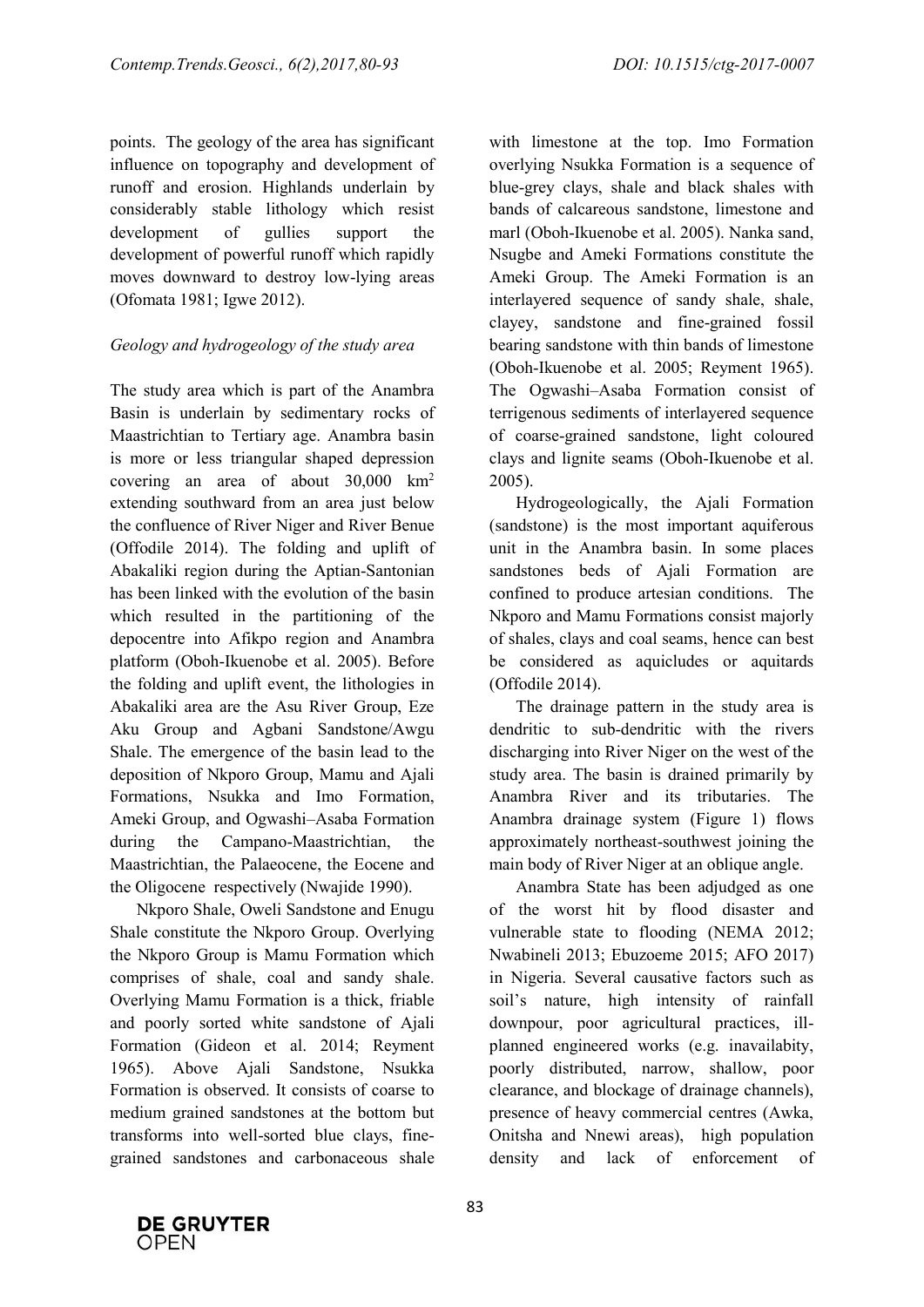environmental sanitation regulations in the state have been reported to be responsible for the high vulnerability of the state to flooding (Efobi and Anierobi 2013; Anierobi 2010). Absence of vegetative cover which supports high surface runoff thereby exposes the soil to flooding and erosional activities also facilitates flooding in the state as well (Nwabineli, 2013). However, several parts of the state have continued to be affected by flooding over the years which successive State governments have not been able to provide solution. Several authors (e.g. Efobi and Anierobi 2013; Nwabineli 2013; Ebuzoeme 2015) employed several techniques to evaluate the effects of flooding in parts of the state that have been affected by flooding. The most widely used techniques include using questionnaire survey to acquire data from the residents of the flood affected areas, secondary data from official records of the State Ministry of Environment and statistical analysis on the acquired data. Their studies revealed the effects on flooding on some parts of the state (Iweka-Onitsha, Umueje, Umuoba Anam, Umuleri, Aguleri, Odekpe, Igbaku, Iyiagu Awka, Eke-Awka, Agulu, Amaenyi, Ezi-Awka, Amikwo, Ifite, Nkwelle among others) in the forms of the following environmental woes such as loss of lives, socio-economic, cultural and religious activities disruption (industries submerged and no longer in operations), congestion of roads, accidents, building damages, people's properties destroyed (estimated 10,000 homes fully or partially submerged), health problems, reduction of aesthetic beauty of the environment, poverty rate increased, and high number of Internal Displaced Persons (and splintering of family ties). The frequent occurrence of runoff in form of flood has also be linked with the profusion of gullies in the state (Grove 1951; FAO 1990; Nwafor 2006). Although flood is a major recurrent environmental problem in the study area, there is a general absence of comprehensive and reliable hydrological data such as discharge recharge and potentials (Uma and Kehinde 1992).



**Fig.1.** Drainage system of the study area. Inset Africa and Nigeria.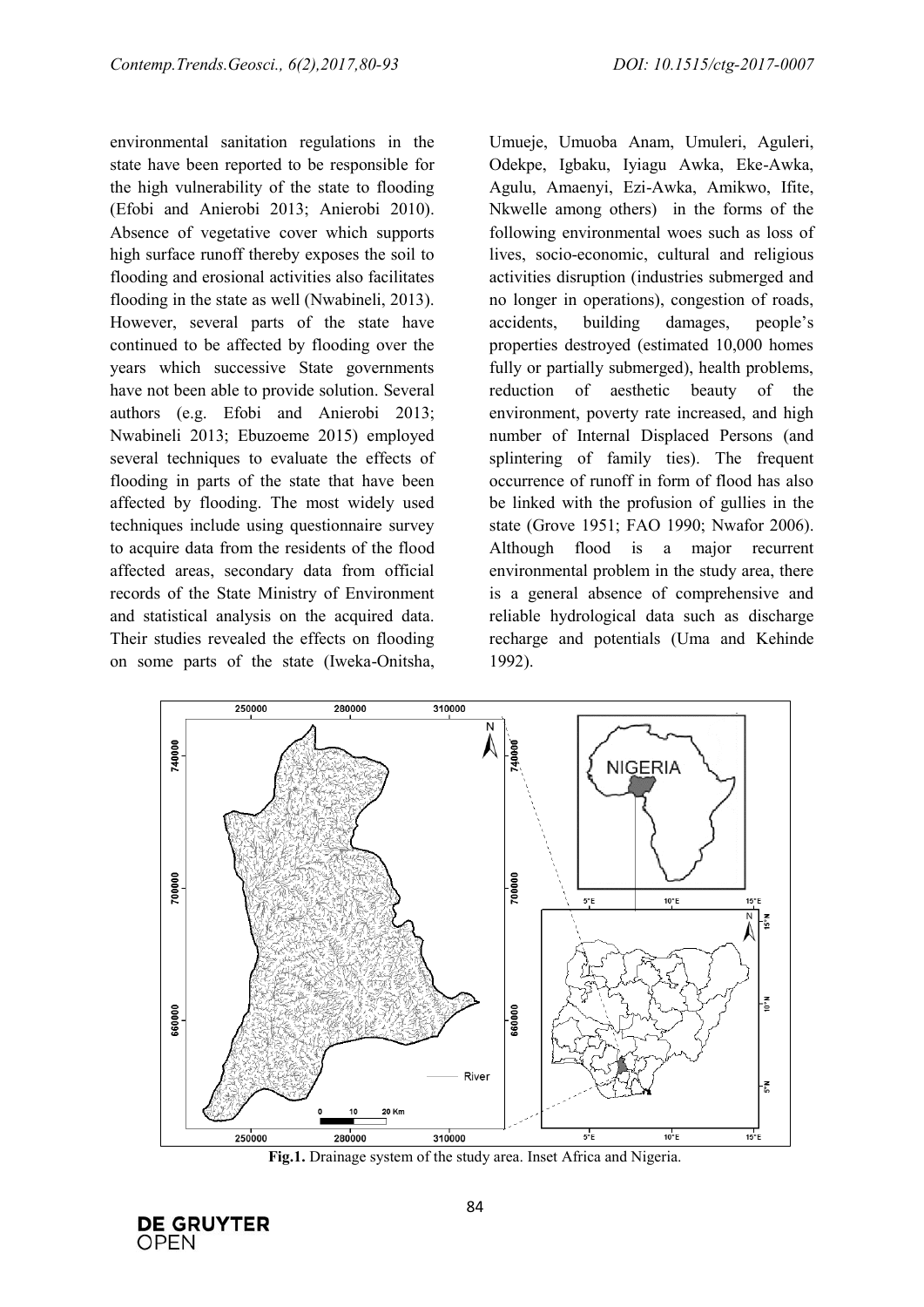# **Data and methods**

GIS-DRP involves simplification of the technique developed by Scherrer and Naef (2003). The simplification is based on assumption that the DRPs are majorly influenced by the permeability of the substratum and slope.

In order to identify the DRPs in the study area adopting the method proposed by Müller et al. (2009), the following data were used: SRTM DEM with spatial resolution of 30.86 m, Landsat 8 with 30 m spatial resolution and geological map. The Landsat 8 and SRTM DEM covering the study area were downloaded from http://earthexplorer. usgs.gov/. The first step in the generation of GIS-DRP is to classify slope into slope classes in accordance with the original decision scheme for field campaigns to determine dominant runoff processes (Scherrer and Naef 2003) from the DEM. Stream network was also generated from the DEM. In the second step, the geological substrata of the area are classified into permeable or impermeable. Permeability of the substratum is based on the lithological and geo-hydrological characteristic such as primary porosity and secondary porosity such as fractures. The land use/cover of the area was derived from Landsat data. All data were converted to vector and finally the permeability layer is linked to the developed land use map and the slope classes to determine the DRP for each of the polygons.

# *Land use/cover*

Land use/cover is an important factor which influence runoff type occurring in an area. The type of use to which a land is subjected to can either support or reduce the development of runoff. Remotely sensed images provide reliable information on land use/cover. The land use/cover types in the study area was derived from Landsat 8 data.

The land use/cover types were obtained by classification of the Landsat data through supervised classification approach using maximum likelihood classifier in ENVI software. The land use/cover types in the study area are: arable farm, bare ground, built up, forest and waterbody as shown in Figure 2A. Arable land covers the largest area within the study area. The spatial coverage of the land use/cover types is presented in Table 1.

**Tab.1.** Area covered by different land use/cover classes in the study area.

| Land use/cover | Area [ $km^2$ ] | Percent area $[\%]$ |  |
|----------------|-----------------|---------------------|--|
| Arable land    | 1596.3          | 35.2                |  |
| Bare ground    | 151.7           | 34                  |  |
| Built up       | 1500.8          | 33.2                |  |
| Forest         | 1219.6          | 26.9                |  |
| Waterbody      | 58.4            | 13                  |  |

## *Slope*

The gradient of slope is one of the factors that directly influence the runoff and infiltration of rainfall in that steeper slopes generate high runoff (Selvam et al. 2015). Flat areas with gentle slope are capable of holding rainfall, thereby enabling infiltration of water and reduction of formation of overland flow, whereas in areas where the slope amount is high, there will be high runoff due to rapid development of overland flow. The slope of the area was calculated in percentage using the surface analysis tool of spatial analyst in ArcGIS. The computed slope was reclassified based on its influence on formation of DRP as specified by Müller et al. (2009) (Figure 2B). The spatial coverage of the slope classes are presented in Table 2.

| Tab.2. Slope classes in the study area |  |  |  |  |  |
|----------------------------------------|--|--|--|--|--|
|----------------------------------------|--|--|--|--|--|

| Area [ $km^2$ ] | Percent area [%] |
|-----------------|------------------|
| 729.2           | 16.8             |
| 1457.9          | 33.6             |
| 2090.3          | 48.2             |
| 62.0            | 1.4              |
| 0.3             | 0.007            |
|                 |                  |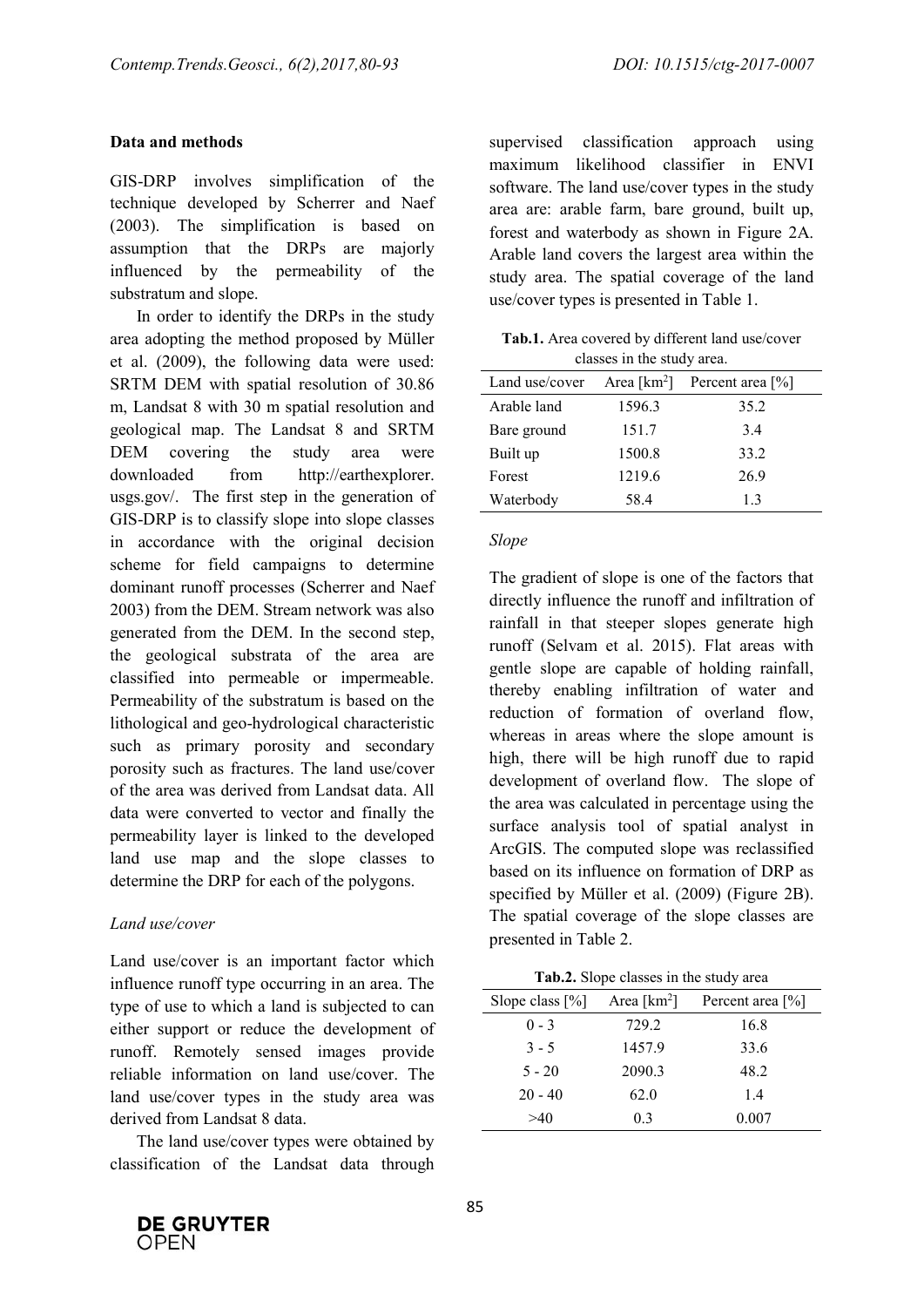

**Fig.2.** (A) Land use/cover, (B) Slope.

### *Lithology*

In addition to slope and land use/cover, permeability of the substratum is another factor which greatly influence DRP in an area. The permeability of substratum determines the rate at which water infiltrates into the subsurface. Where the substratum is highly permeable, surface water infiltration is high resulting in DP, whereas in places where substratum is impermeable SOF or SSF tend to develop depending on the slope. The geologic map of the study area produced by The Nigerian Geological Survey in 2006 was georeferenced and digitized. The lithologies in the study area are: alluvium; clay-shale and sandstones; coal, shale and loose sands; mudstones, sandstones and lignite; siltstone, sands and sandstones (Figure 3). The lithologies were classified as either permeable or impermeable based on their characteristics.

The classification of the lithologies into permeable/impermeable is based on the Formation it belongs and dominant unit present. Siltstone, sands and sandstones belongs the Bende Ameki Formation including Nanka Sands. Clay-shale and sandstone belong to Imo shale Formation with Ebenebe sandstone. Coal, shale and loose sands belong to the Lower Coal Measure. Mudstones, sandstones and lignite belong to the Lignite Series (NGSA 2006).

The hydraulic conductivity Nanka Sands range from 179.71 to 730.94 m/day. These values are indicative of high permeability (Okoro et al. 2010). The Mamu Formation has a varied hydraulic conductivity due to heterogeneities. Values of hydraulic conductivity of the formation ranges from 0.6912 to 345.6 m/day (Egboka and Uma 1985). Previous borehole tests within the alluvium unit indicates a transmissivity value

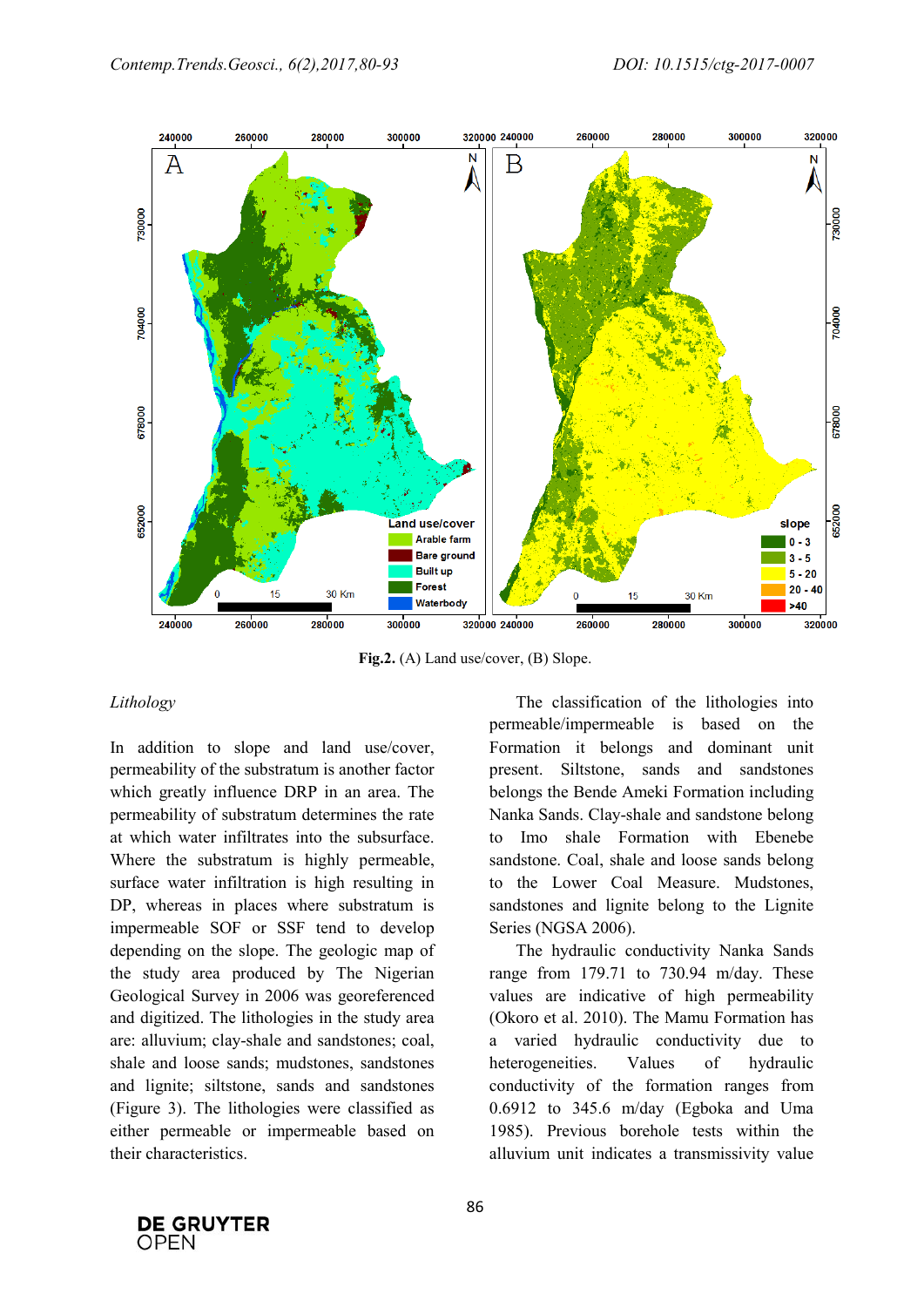of  $210.3$  m<sup>2</sup>/day suggestive of high permeability. The mudstone, sandstone and lignite series of Ogwashi-Asaba Formation has transmissivity value ranging between 37.51 - 95.5  $m^2$ /day, while the transmissivity of Imo Shale is estimated to be around  $3.1 \text{ m}^2/\text{day}$ which is suggestive of very low permeable material (Nfor et al. 2007)

Imo shale Formation with Ebenebe sandstone, Lower Coal Measure and Lignite Series were classified as impermeable while Bende Ameki Formation including Nanka Sands and Alluvium were classified as permeable. The spatial coverage of each lithology is provided in Table 3.

| Lithology                         | Area               | Percent area  |
|-----------------------------------|--------------------|---------------|
|                                   | (km <sup>2</sup> ) | $\frac{6}{2}$ |
| Alluvium                          | 974.9              | 21.3          |
| Clay-shale and sandstones         | 1156.3             | 25.2          |
| Coal, shale and loose sands       | 42.4               | 0.9           |
| Mudstones, sandstones and lignite | 993.3              | 21.6          |
| Siltstone, sands and sandstones   | 1421.6             | 31.0          |



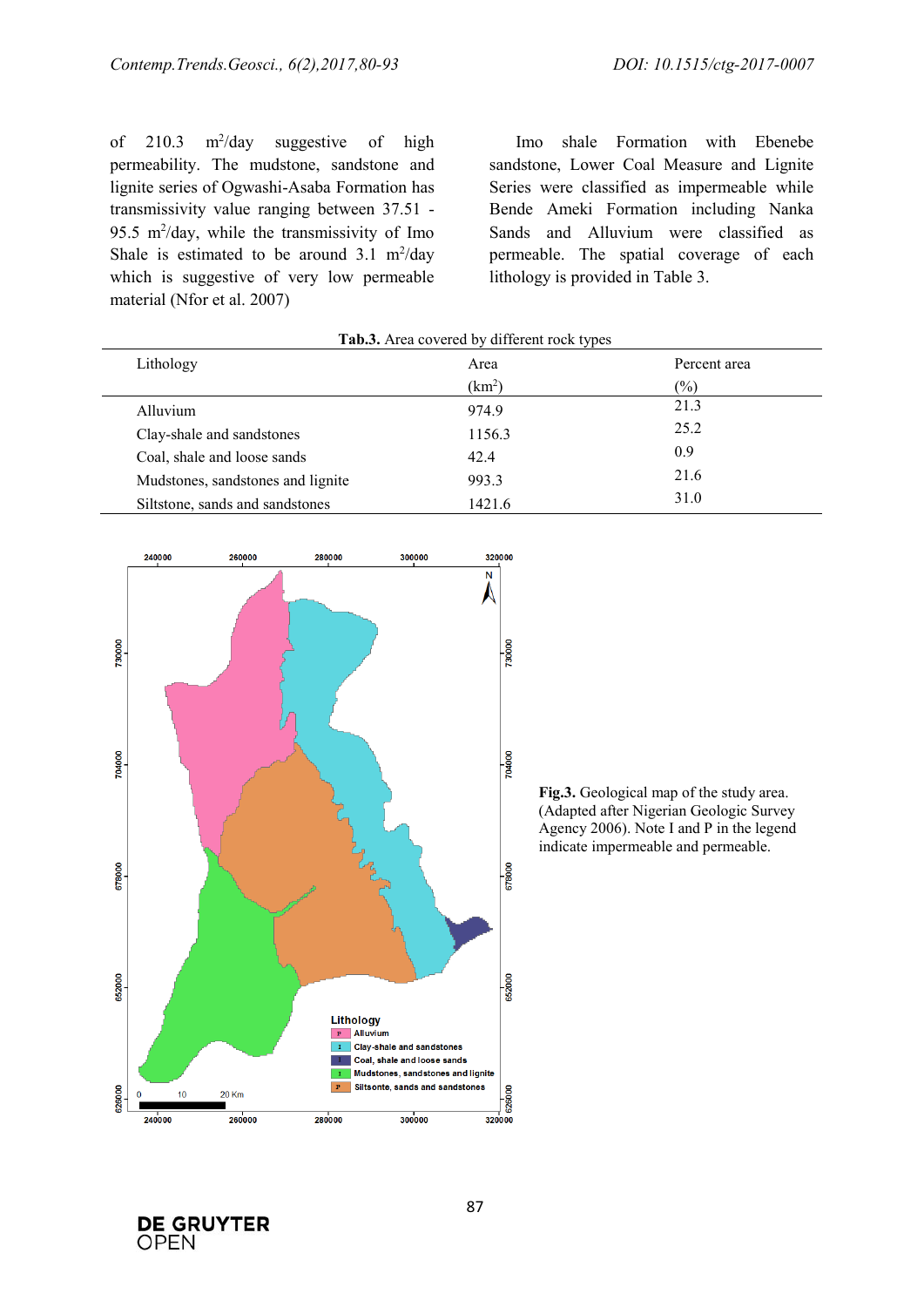# *Data integration*

The integration of the factors to identify DRP was based on the classification in Table 4. The three factors: slope, geology and land use/cover were converted into vector for data integration. Union vector overlay analysis was used to integrate the three factors to determine the DRP in the study area. Union overlay analysis calculates the geometric union of the three feature classes by cracking and clustering the features class and then identifying geometric overlaps between features from all classes. The resulting feature class contains polygons with all the attributes from all the input feature classes. Identification of polygon with a particular DRP characteristic was done by systematic querying.

# **Results and discussions**

The DRPs for the study area generated through the integration of slope, geology and land use/cover of the study area is presented in Figure 4 while the statistics for the DRPs are presented in Table 5. The Hortonian overland flow covers the largest area within the study area with an area coverage of 1508.3 Km<sup>2</sup> (33.5%). This is due to the prominence of built-up area underlain by compact permeable formation. The prominence of built-up in this area can be linked to availability of groundwater which may be accessible through various means.

Deep percolation covers the second largest area of  $1455.3 \text{ km}^2$  (32.3%) occurring largely in area underlain by alluvium. The areas where DP prevails represents potential zones of groundwater recharge and can be expected have abundant groundwater that can serve for several purposes. SSF covers an area of 920.6  $km<sup>2</sup>$  (20.4%) of the study area, due to the shallow depth of the soil and presumably lateral flow paths of water. This amount can also contribute to groundwater recharge and sometimes burst out as springs to the nearby river channel. SOF covers the lowest area coverage of  $618.14 \text{ km}^2$   $(13.7%)$  of the study area due to appreciable degree of soil saturation and filled depression storage.

The large variation in elevations in the area support the development a terrain with high amount of slope angle and length which in combination with sparse vegetal cover favours formation of runoff. This can be linked to recurrent flood problem experienced in the study area (Nwabineli, 2013). The excessive runoff generated during rainstorms has led to severe erosion problem in the area as it rapidly accelerates the development of gullies from incipient interrill and rill channels (Igwe 2012). Efforts to curtail gully erosion by controlling the amount of HOF getting to the channels through roofwater harvesting has been adopted in the past with considerably success when properly managed (Hudec et al. 2005). Harvesting of flood flows from valleys, gullies, and ephemeral streams and storing in ponds, small reservoirs and weirs will further reduce erosion rates in the area.

| slope         | Impermeable substratum  | Impermeable substratum | Permeable substratum           |
|---------------|-------------------------|------------------------|--------------------------------|
| $\frac{0}{0}$ | Grass - and arable land | Forest                 | Grass-, arable land and forest |
| $0 - 3$       | D <sub>SOF3</sub>       | D <sub>SOF3</sub>      | $D_{DP}$                       |
| $3 - 5$       | $D_{SOF2}$              | $D_{\rm SSF3}$         | $D_{DP}$                       |
| $5 - 20$      | $D_{\rm{SSF2}}$         | $D_{\rm{SSF2}}$        | $D_{DP}$                       |
| $20 - 40$     | $D_{\rm SSF1}$          | $D_{\rm{SSF2}}$        | $D_{DP}$                       |
| >40           | $D_{\rm SSF1}$          | $D_{\rm SSF1}$         | $D_{DP}$                       |

**Tab.4.** The assumed dominant runoff processes (DRP) based on slope and permeability of the substratum for grassland, arable land and forest (after Müller et al. 2009)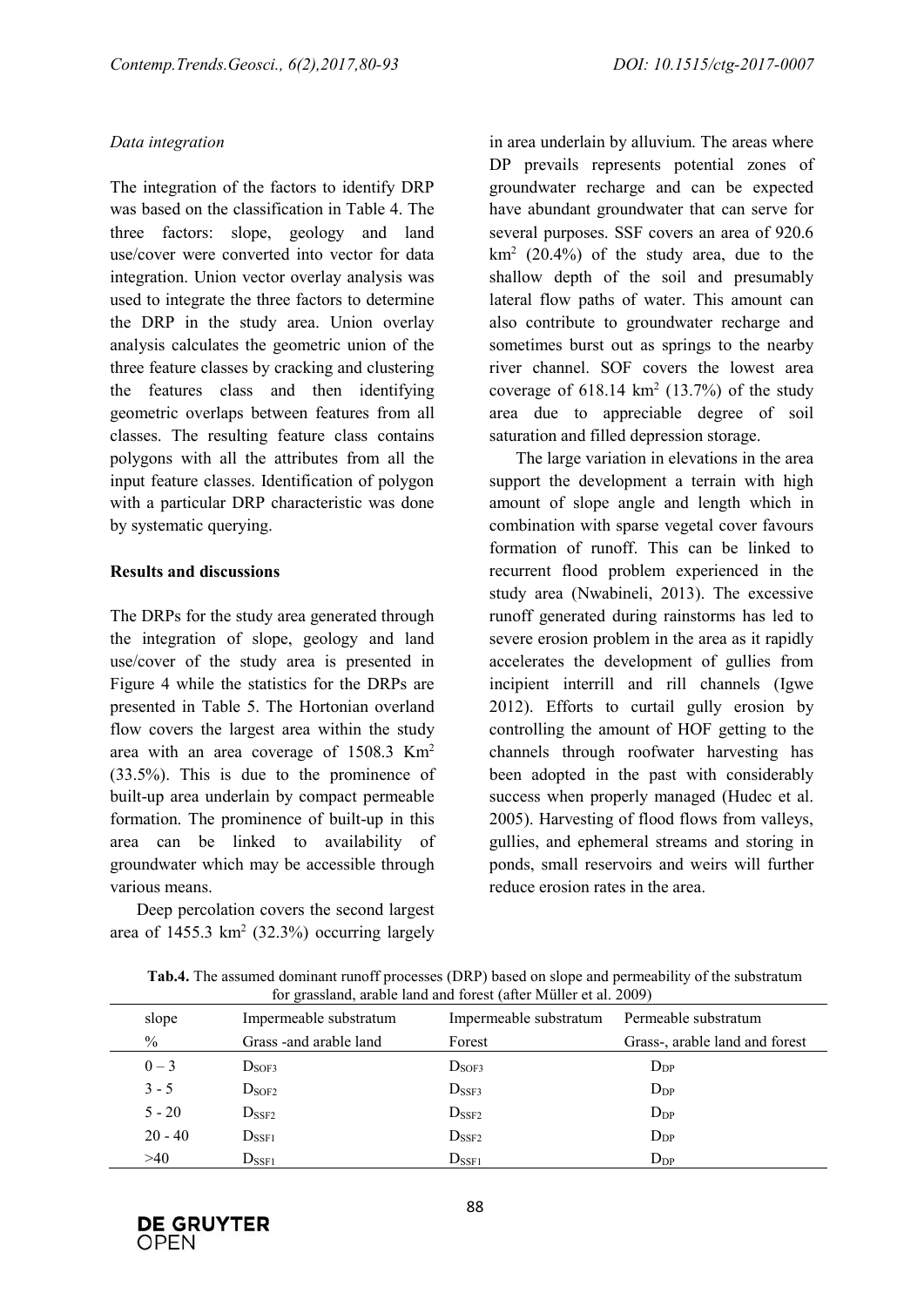|                   | $\overline{\phantom{a}}$ | $\overline{\phantom{a}}$       |
|-------------------|--------------------------|--------------------------------|
| <b>DRP</b>        | Area [ $km^2$ ]          | Percent area $\lceil\% \rceil$ |
| $D_{DP}$          | 1455.3                   | 32.3                           |
| $D_{HOF}$         | 1508.3                   | 33.5                           |
| D <sub>SOF2</sub> | 348.0                    | 7.7                            |
| $D_{SOF3}$        | 270.4                    | 6.0                            |
| $D_{\text{SSF1}}$ | 5.8                      | 0.2                            |
| $D_{\rm{SSF2}}$   | 661.9                    | 14.7                           |
| $D_{\text{SSF3}}$ | 252.9                    | 5.6                            |

Tab.5. Spatial distribution of dominant runoff process

Comparison of automated derived DRPs to a field derived DRP map was impossible as there is no existing DRP map for the study area. Since the simplification of data is applied to obtain a simple rainfall-runoff model, direct calibration of result against measured runoff would some present ambiguities simply because the delineated DRP represents the process that will dominate after prolonged rainfall or rainfall of high intensity, while deviations from these delineated DRP can be occur during low intensity rainfall of short duration. Validation of the derived DRP can however be achieved by comparison of the delineated DRP to a DRP map obtained by manual approach which involves detailed field investigation. Previous studies have shown considerably similarity between DRPs obtained using this approach with reference maps (Müller et al. 2009; Antonetti et al. 2016). However discrepancies exist where geological map is inaccurate. Geological maps are usually not fine enough to represent minor variations in geological formations. Generalization results in the omission of units too small to be depicted at which the scale the geological map produced. Such omissions can result in variation between the automated derived DRP and prevailing condition on ground. The resolution of the input DEM and land use data can also result in uncertainties. Where resolution of the input data are too coarse, discrepancies are bound to exist between predicted DRP and exact condition. These problem can however be minimized by the use high resolution DEM and derivation of land use from high resolution satellite image.

Although the result obtained from this study is a simplistic rainfall-runoff model depicting conditions expected during and/or after prolonged rainfall event, the result is however useful as it can serve as a starting point for detailed hydrological modelling particularly in an ungagged basin such as the study area whilst providing an insight into the prevailing runoff process at a regional scale. Furthermore, validation of the derived DRPs using infiltration experiments in combination with tracer techniques can enable upscaling of the derived DRPs into dominant hydrological process.

## **Conclusion**

The objective of this study was to delineate DRPs at a regional scale for Anambra State. To achieve this, three factors namely slope, land use and geology which majorly influence runoff process were combined in a GIS environment to determine the DRPs in the study area. A simplified approach involving evaluation permeability of substratum together with slope and land use/cover classification was adopted. This approach was preferred because it gives higher accuracy and requires less input data as well as shorter computation time when compared to other GIS based approaches. Although the approach is a straight forward and fast method for delineation of DRPs, it however gives acceptable accuracy particularly at mesoscale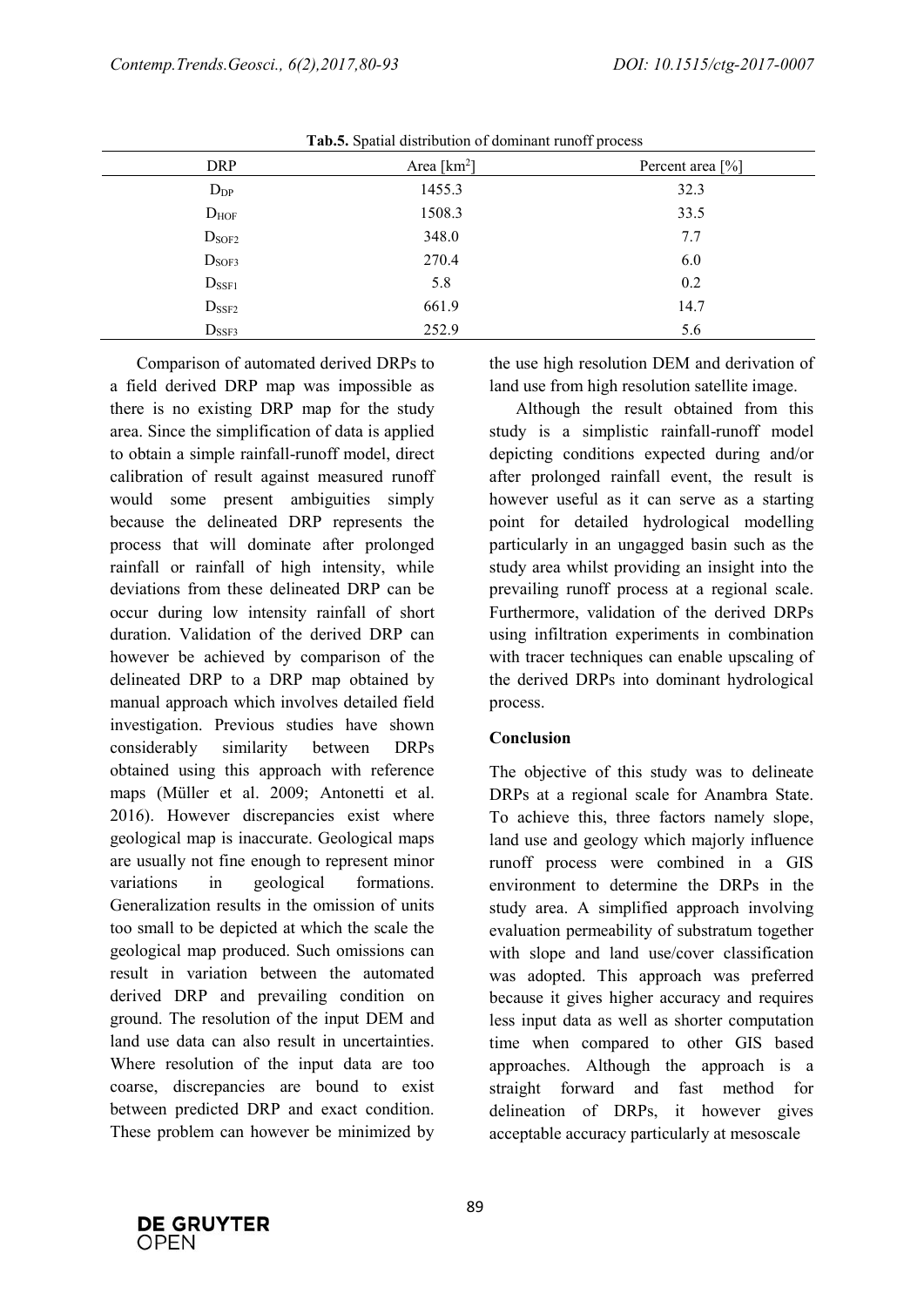

**Fig.4.** Dominant Runoff Process Map of the study area

basin level when compared to other approaches.

The delineated DRPs (HOF, DP, SSF and SOF) represent the spatial distributions of the prevailing runoff processes in the study area. HOF covers the largest area within the study area, with an area coverage of 1508.3 km<sup>2</sup> (33.5%). This is followed by deep percolation with area coverage of  $1455.3 \text{ km}^2$  (32.3%). SF is third most abundant DRP with an area

coverage of  $920.6 \text{ km}^2$  (20.4%), while SOF have the least coverage, covering an area of 618.4 km<sup>2</sup> (13.7%) It is presumed that considerable amount of precipitated water would be infiltrated into the subsurface thereby contributing to groundwater recharge in the study area.

The combined area covered surface and near surface processes (HOF, SSF and SOF) will support flooding, erosion, and worst

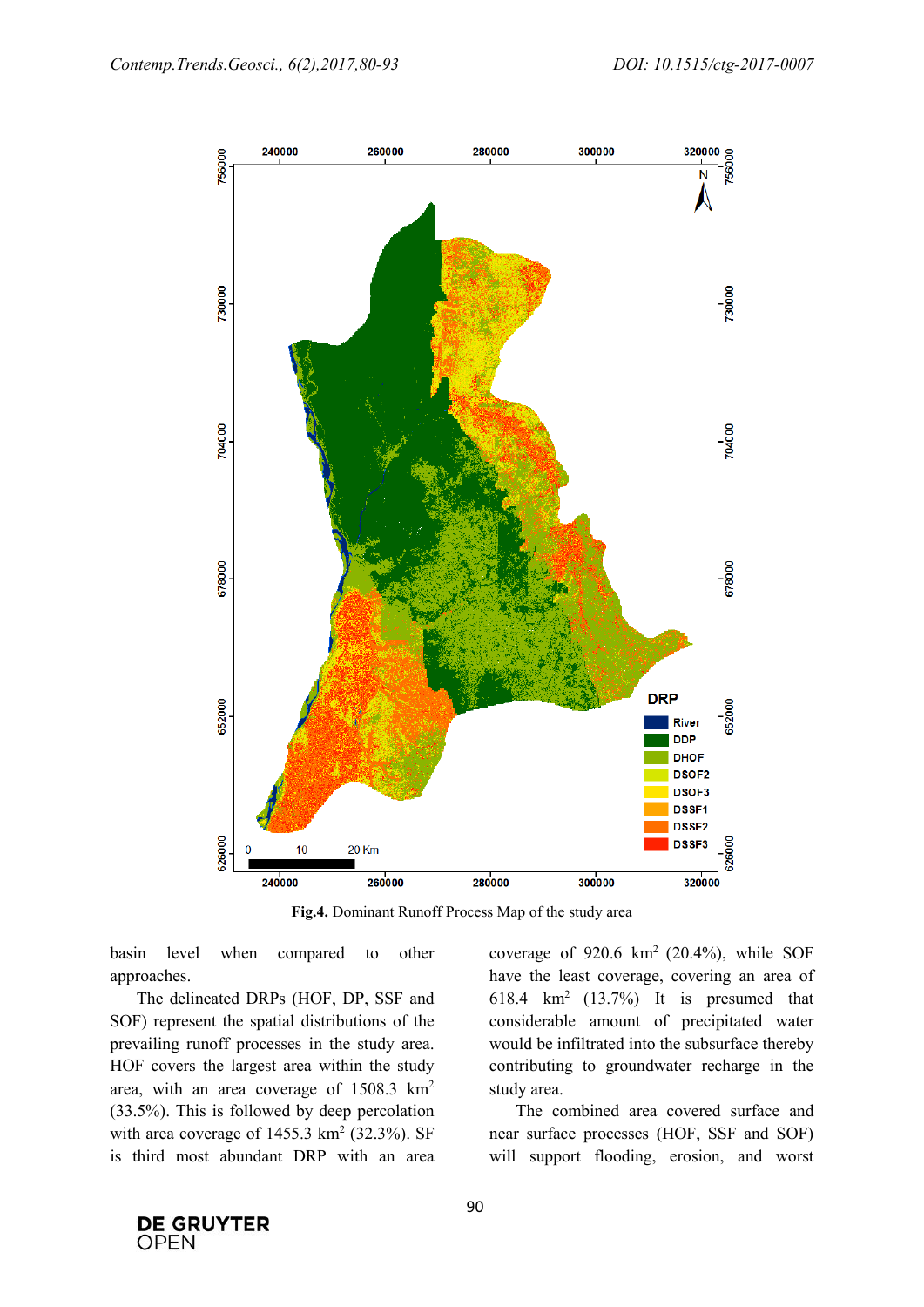environmental conditions in the nearest future if the present precipitation pattern persists coupled with its associated urban growth. Considering the combined area covered by HOF and SOF, and the changing rainfall pattern associated with climate change, it is imperative that proper planning be considered for groundwater recharge in order to ensure its sustainable use in the future. The area characterized by DP process need to be safeguarded for sustainable use of groundwater. The result of this study can be useful for relevant environmental management agencies in evaluation of potential zones of groundwater recharge and monitoring of erosion and deposition rates with the view of future planning in the study area.

The results of this work have important implications in terms of flood management, groundwater resource management and regional soil conservation. The main contributions of this work can be summarized as follow: i) contribution to flood hazard mitigation: this study provides an overview of the dominant runoff processes in the study area which can be relevant for mitigation of flash floods commonly associated with HOF in built up area; ii) contribution to the field of water resource management: understanding of the dominant runoff processes occurring in an area is essential to identification of zones of groundwater recharge which is vital in conservation of groundwater against pollution: iii) contribution to the field of soil conservation: one of the major environmental problems in the study area is soil loss due to water erosion which has resulted in the developments of gullies and badlands. Identification of the dominant runoff processes prevailing in different parts of the study area can help in the development of and implementation measures against soil erosion.

# **Acknowledgment**

The authors appreciate meticulous reviews and meaningful suggestions by Rafal Ulanczyk and Joanna Czekaj which significantly improved the manuscript

# **References**

- Aladejana O.O., Anifowose A.Y.B., Fagbohun B.J. (2016) Testing the ability of an empirical hydrological model to verify a knowledge based groundwater potential zone mapping methodology. Modeling Earth Systems and Environment, 2: 174. doi 10.1007/s40808-016-0234-3
- Anambra State Ministry of Environment (2012) Official gazette, Awka
- Anierobi C.M. (2010) An Assessment of Anambra State Environmental Protection Agency (ANSEPA) in urban management of Anambra State, Nigeria
- Antonetti M., Buss R., Scherrer S., Margreth M., Zappa M. (2016) Mapping dominant runoff processes: an evaluation of different approaches using similarity measures and synthetic runoff simulations. Hydrology and Earth System Science 20, 2929–2945. doi:10.5194/hess-20-2929-2016
- Annual Flood Outlook. AFO. (2017) Federal Government to States, Council areas: brace for floods. Punch Newspaper, Friday September 8, 2017, 2-3.
- Bonell M. (1998) Selected challenges in runoff generation research in forests from the hillslope to headwater drainage basin scale. Journal of the American Water Resources Association 34 (4), 765–785.
- Ebuzoeme O.D. (2015) Evaluating the Effects of Flooding in Six Communities in Awka Anambra State of Nigeria. Journal of Environment and Earth Science, 5, 4, 26- 38.
- Efobi K., Anierobi C. (2013) Urban Flooding and Vulnerability of Nigerian Cities: A case study of Awka and Onitsha in Anambra State, Nigeria. Journal of Law, Policy and Globalization, 19, 58-64.
- Faeh A. O. (1997) Understanding the processes of discharge formation under extreme

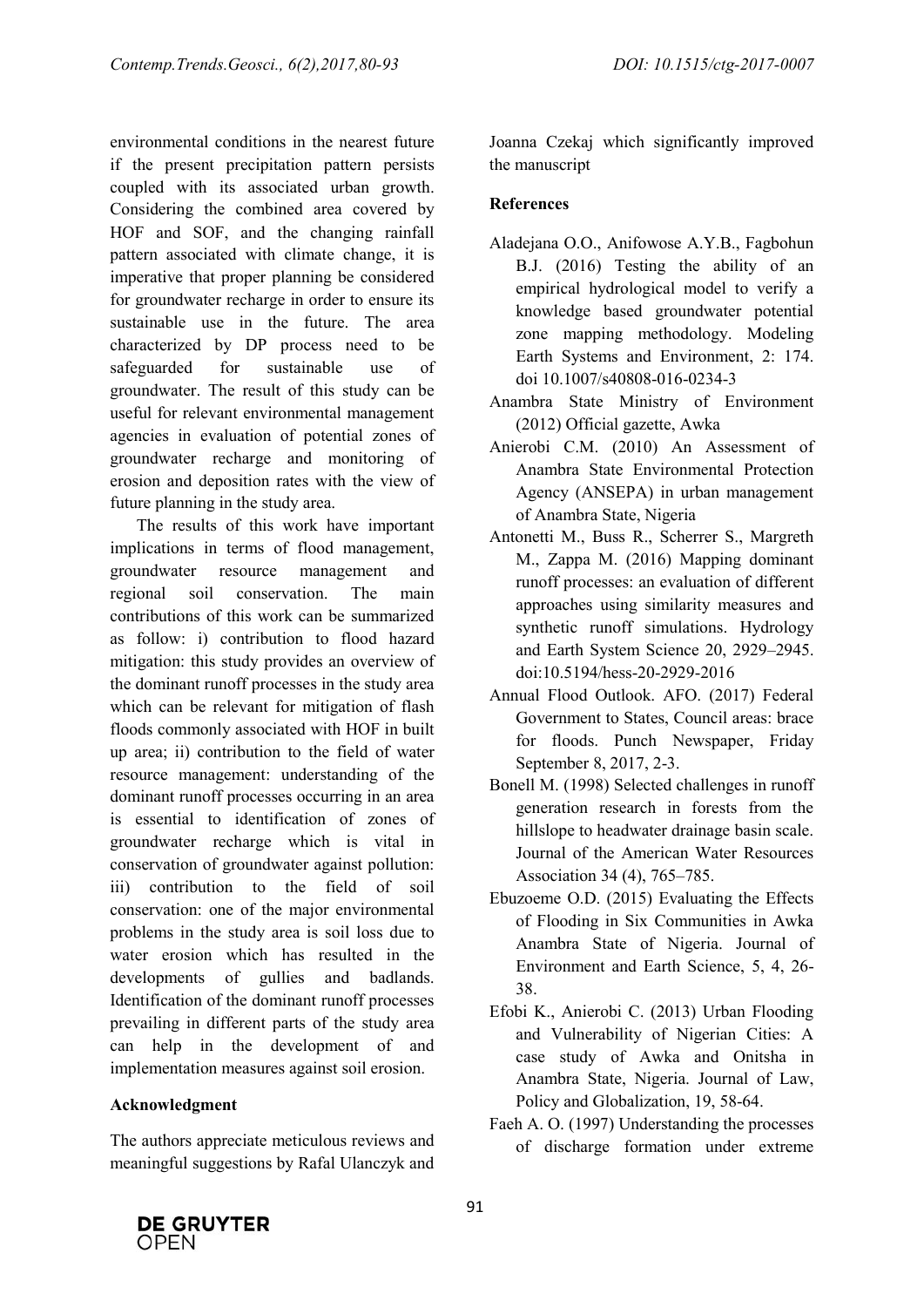precipitation; A study based on the numerical simulation of hillslope experiments, Mitteilung der Versuchsanstalt für Wasserbau, Hydrologie und Glaziologie, ETH Zürich, 150.

- Egboka B.C., Uma K. (1985) Acid mine drainage problems in Enugu Coal Mines of Anambra State, Nigeria. In: Mine Water (Proc. International Mine Water Assoc, Granada, Spain), 1(1), 1-13.
- Fagbohun B.J., Anifowose A.Y.B., Odeyemi C., Aladejana O.O., Aladeboyeje A.I. (2016) GIS-based estimation of soil erosion rates and identification of critical areas in Anambra sub-basin, Nigeria. Modeling Earth Systems and Environment, 2: 159. doi 10.1007/s40808-016-0218-3
- FAO (1990) Nigeria: land resources management study. Annex 6: proposals for improved soil and water management in representative (pilot) areas, Appendix 1: The very humid zone, Food and Agriculture Organization, Rome
- Gharari S., Hrachowitz M., Fenicia, F., Savenije H.H.G. (2011) Hydrological landscape classification: investigating the performance of HAND based landscape classifications in a central European mesoscale catchment, Hydrology and Earth System Science 15, 3275–3291, doi:10.5194/hess-15-3275-2011.
- Gideon Y.B., Fatoye F.B., Omada J.I. (2014) Sedimentological characteristics and geochemistry of Ajali Sandstone exposed at Ofe-Jiji and environs northern Anambra Basin, Nigera*.* Research Journal of Environmental and Earth Sciences, 6(1),  $10-17$ .
- Gliński J., Horabik J., Lipiec J. (Eds). (2011) Encyclopaedia of Agrophysics. Institute of Agrophysics, Polish Academy of Sciences, Lublin, Poland.
- Grove A.T. (1951) Soil erosion and population problems in south-east Nigeria, Geographic Journal, CXVII, 3, 291-306.
- Hudec P.P., Simpson F., Akpokodje E.G., Umenweke M. (2005) Anthropogenic contribution to gully initiation and propagation, SE Nigeria. In J. Ehlen, W. Haneberg, & L. R.A (Eds.), Humans as Geologic Agents, Geological Society of America Reviews in Engineering Geology, XVI, Geological Society of America, Boulder, Colorado, 149–158.
- Hümann M., Müller C. (2013) Improving the GIS-DRP approach by means of delineating runoff characteristics with new discharge relevant parameters, ISPRS International Journal of Geo- Information, 2, 27–49, doi:103390/ijgi2010027.
- Igwe C.A. (2012) Gully Erosion in Southeastern Nigeria: Role of Soil Properties and Environmental Factors. In Research on Soil Erosion. Danilo Godone (Ed), InTech, doi; 10.5772/51020
- Müller C., Hellebrand, H., Seeger, M., Schobel S. (2009) Identification and regionalization of dominant runoff processes – a GISbased and a statistical approach. Hydrology and Earth System Science 13, 779–792.
- Naef F. Scherrer S., Weiler M. (2002) A process based assessment of the potential to reduce flood runoff by land use change. Journal of Hydrology 267, 74–79.
- National Emergency Management Agency, NEMA. (2012) Annual Report on Flood, Official gazette, Abuja
- Nfor B.N., Olobaniyi S.B., Ogala J.E (2007) Extent and Distribution of Groundwater Resources in Parts of Anambra State, Southeastern, Nigeria J. Appl. Sci. Environ. Manage, 11(2) 215 - 221
- Nigerian Geologic Survey Agency. (2006) Geological Map of Nigeria
- Nwabineli E.O. (2013) Gully and Flooding in Anambra State: the way forward. Journal of Environment and Earth Science. 3, 12, 152-154.
- Nwafor J.C. (2006) Environmental Problems in Nigeria and Povert Environment Links. Environmental Impact Assessment for